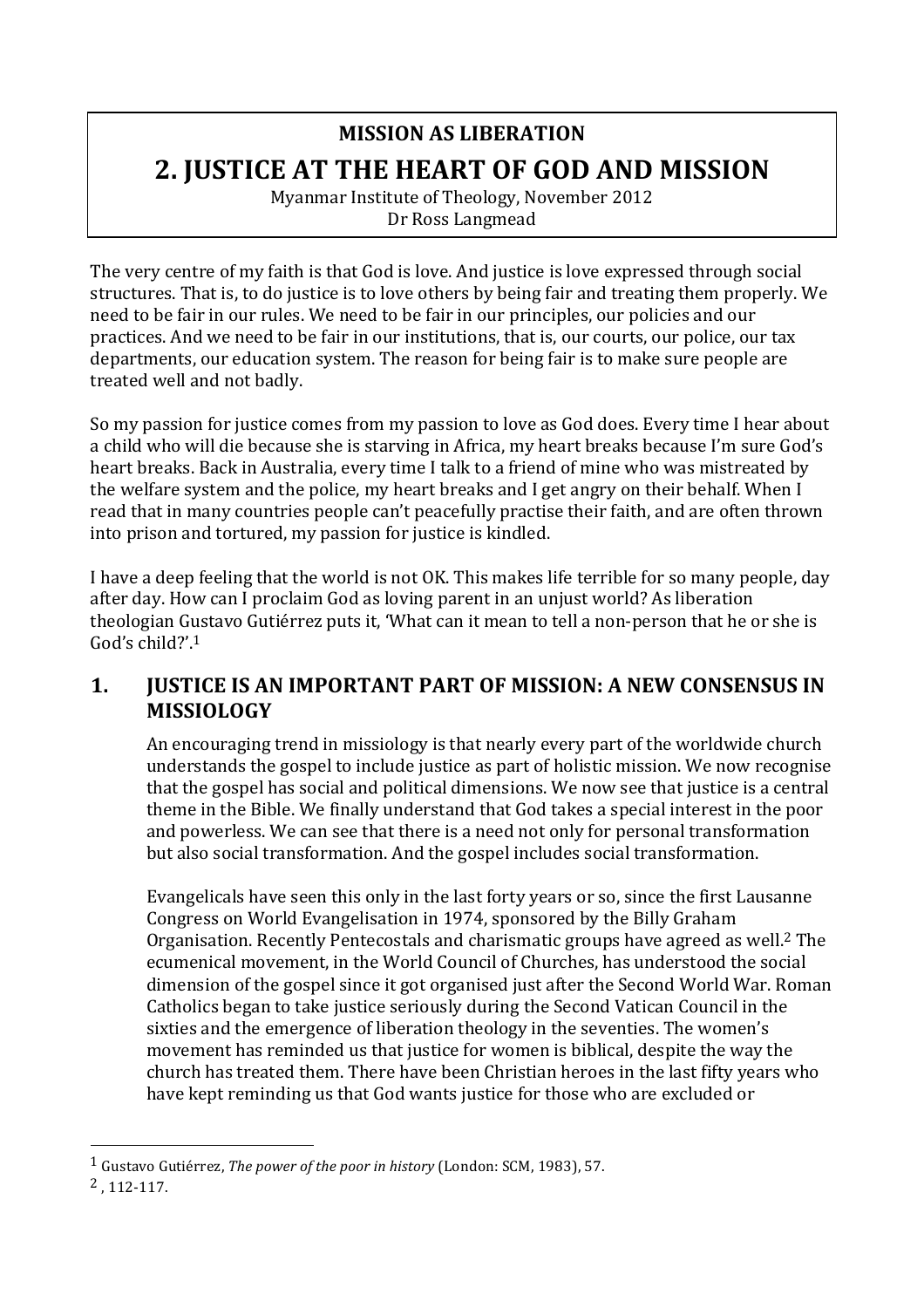forgotten: Mother Teresa, Martin Luther King, Desmond Tutu, Nelson Mandela, Oscar Romero, and of course thousands of others who are not as famous.

I remember visiting Anglican evangelical missiologist Chris Sugden in Oxford in 1998. I said to him, 'Do you get discouraged writing about holistic mission all the time when most evangelicals in the west seem to concentrate on evangelism and not justice?' He said, 'No, the places where the church is alive and growing are in Africa, Asia and Latin America, and there Christians take holistic mission for granted. It's only in the west, where the church is dying, that people still try to separate justice and evangelism. I'm interested in where there's life.'

# 2. **WHAT IS JUSTICE?**

Justice is based on the idea of being fair. Most cultures value justice highly, at least in theory, even if actual governments fall a long way short of it.

The Greek philosopher Aristotle said it means treating everyone equally unless there's a good reason not to. His definition is still useful. It means that unless you can point to a relevant reason why someone should be treated differently, whether better or worse, you should treat people the same. The law is supposed to be just. Ideally it is supposed to treat a prime minister the same way as a common person is treated.

Now the real arguments comes when we ask what are 'relevant reasons for treating people differently'. In South Africa until recently, being black was considered a reason for being banned from being in certain areas, holding certain jobs and using certain facilities. Is that a good enough reason? The world said No, but the South African government said Yes.

I'm sure you can think of situations where people are denied rights quite unfairly, singled out because they belong to a particular ethnic group, or a religion, or a political party. The reason talk of human rights is important is that it begins with the rights of everyone and challenges governments which remove those rights.

In general language justice has several dimensions. There is first of all a **fair exchange**. A boss has a right to expect a fair day's work, but the workers have a right to a fair wage and fair conditions.

Secondly, there is a **fair share** of the wealth of society. Sometimes as a society we have the power to give everyone a roof, education, clean water, enough food and basic health care. But only some get it. Greed leads the rich to hold onto their wealth while their brothers and sisters starve. Jesus saw this as a serious sin.

Thirdly, there is a **fair share of power**. People have the right to take part, to choose governments, to have a voice in where their society is going.

#### *Question:*

*Every government says it is in favour of justice, but every government fails to make sure that justice is done. What are some examples of unjust behaviour by leaders, governments and armies?*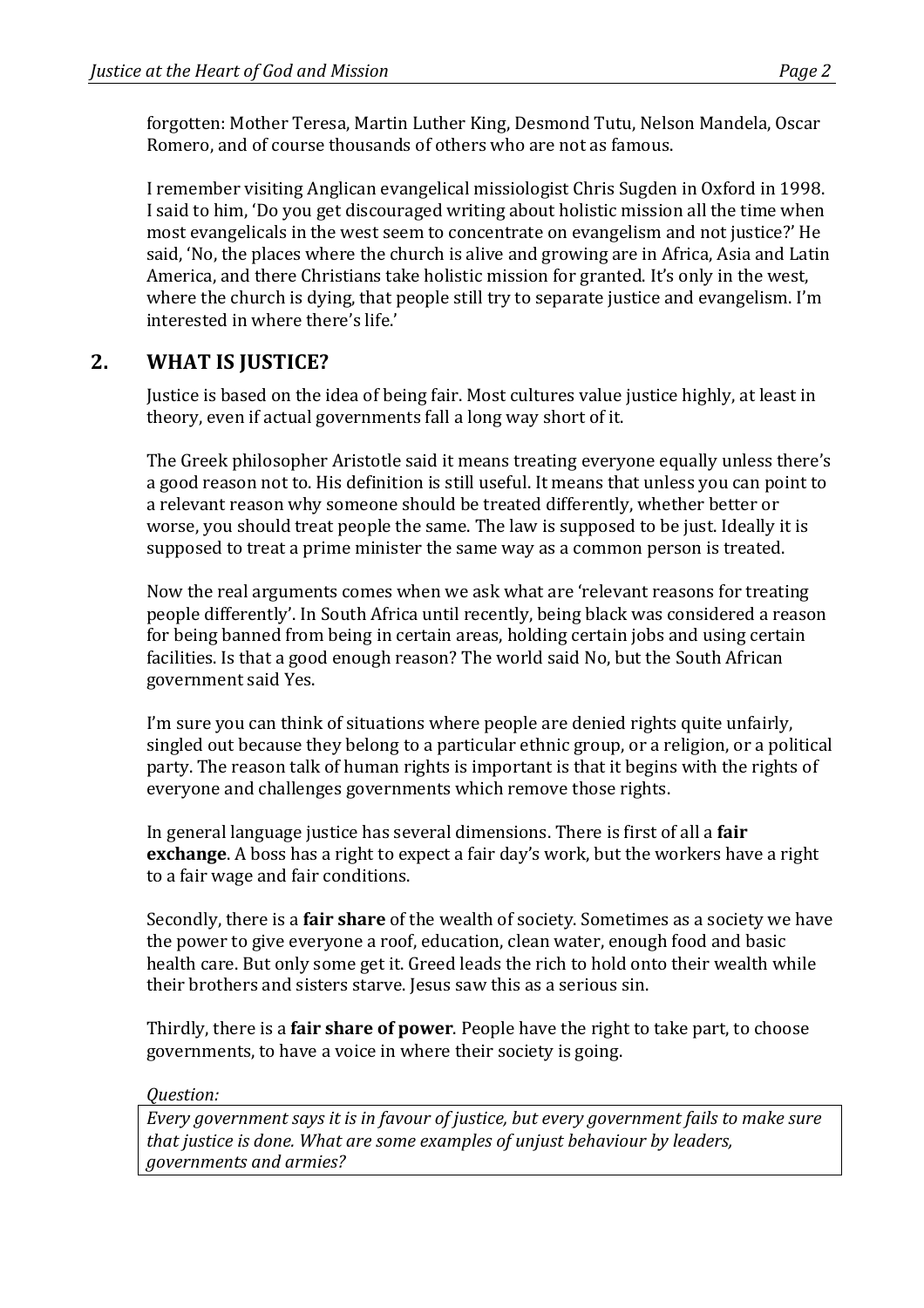The biblical idea of justice is even richer than these three things: a fair exchange, a fair share and a fair say. God's justice is merciful, active and sets people right. Let's look briefly at the biblical picture of God's mission for justice.

# **3. SOME BIBLICAL JUSTICE THEMES**

There is so much in the Bible about justice—the poor, money, possessions, how to treat others and so on—that it would be a huge job to go through it. So I'm going to just mention a few themes. I hope you will have heard of them and you can see how they connect justice and mission.

### **a. God is Just**

In the Hebrew Bible God is often seen as a just God, that is, fair. To take just two passages:

In Moses' song in Deuteronomy 32:4 we read:

The Lord is your mighty defender, Perfect and just in all his ways. Your God is faithful and true: He does what is right and fair.

In Psalm  $9:8-9$ :

 

He rules the world with righteousness; He judges the nations with justice. The Lord is a refuge for the oppressed, A place of safety in times of trouble.

Eighty-six times the two words for 'justice' (*mishpat*) and 'righteousness' (*sedeqah*) occur as pairs in the Hebrew Bible.<sup>3</sup> God's justice is active. It sets things right. It defends the poor.

David Sheppard puts it well:

Old Testament *sedeqah* topples over on behalf of those in direct need. This justice is not the same as fairness, as though everyone started from the same line. It is not portrayed by the blind-eyed Goddess of Justice. ... In the Bible the righteous God is not blind; his eyes are wide open. Because he is against sin, which distorts relationships between his children, he pushes away the oppressor and is active on behalf of those in special need. He sees the need of widows, orphans, foreigners, the oppressed and he acts for them.<sup>4</sup>

<sup>&</sup>lt;sup>3</sup> They're listed in José Porfirio Miranda, *Marx and the Bible: A critique of the philosophy of oppression* (Maryknoll: Orbis, 1974), 93-94, 107; and also in Waldron Scott, *Bring forth justice: A contemporary perspective on mission* (Grand Rapids: Eerdmans, 1980), 49.

<sup>&</sup>lt;sup>4</sup>David Sheppard, *Bias to the poor* (London: Hodder & Stoughton, 1983); cited in Alan Nichols, *Reluctant conscience: Closing the gap between the gospel and reality in Australia* (Melbourne: Dove, 1984), 55-56.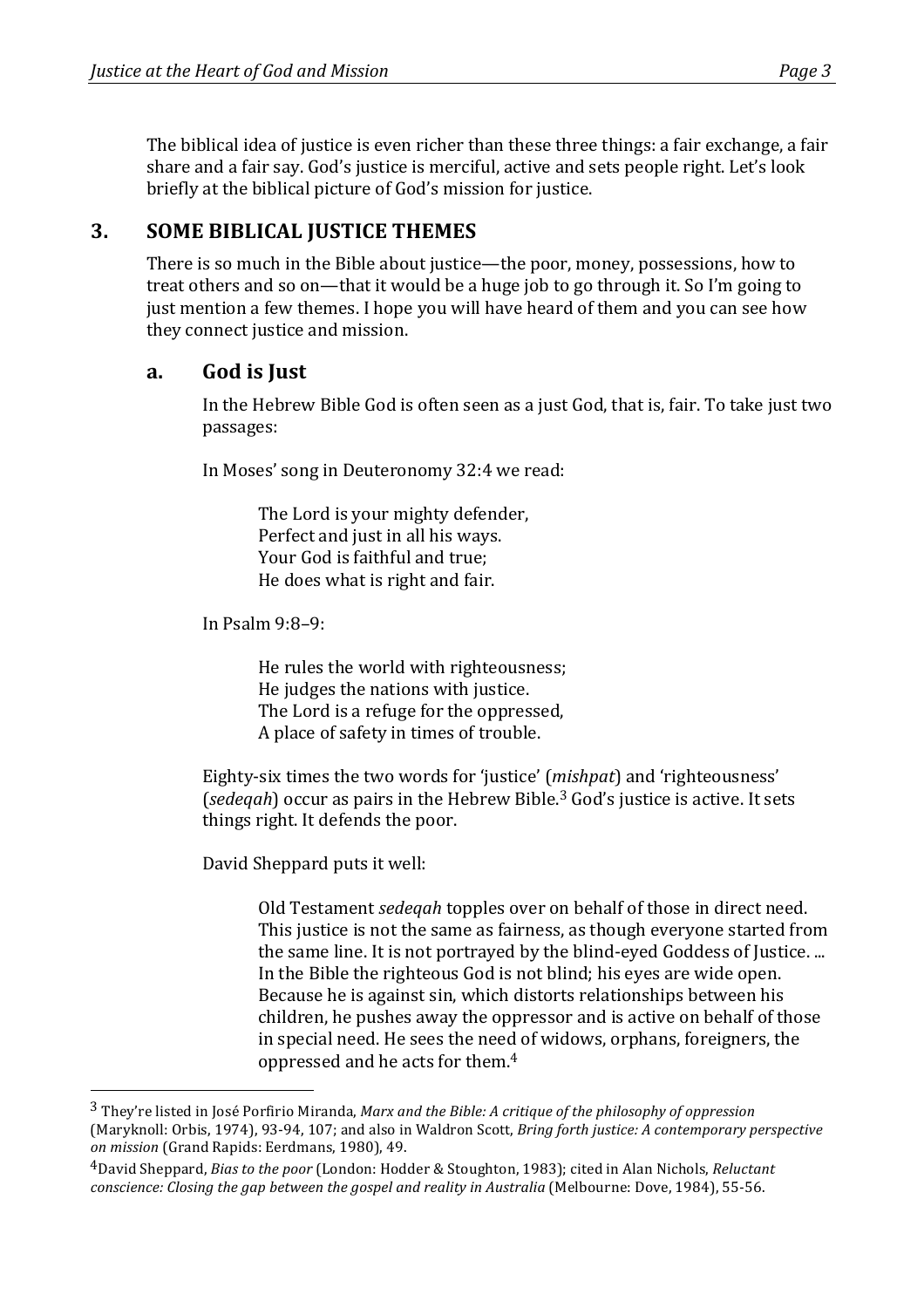# **b.** In the Exodus God Liberates the Oppressed Israelites

The Exodus was a central part of Israelite identity. It was always a political liberation. God acted on behalf of the weak and oppressed. Listen to the words of God's call to Moses in Exodus  $3:7-8$ :

Then the Lord said, 'I have seen how cruelly my people are being treated in Egypt; I have heard them cry out to be rescued from their slave drivers. I know all about their sufferings, and so I have come down to rescue them from the Egyptians and bring them out of Egypt to a fertile and spacious land.'

Later the prophets reminded Israel that God didn't free them because they deserved it but because they were small and weak. It was God's mission to correct the scales of justice.

One example is Ezekiel 34:27:

When I break my people's chains and set them free from those who made them slaves, then they will know that I am the Lord.

# c. The Jubilee Radically Protects the Landless and the Slaves

In Leviticus 25 there are some remarkable laws, so radical that scholars don't know if they were ever carried out. Every fifty years land was to be returned to its original owner and slaves were to be freed. It was a radical way of keeping land ownership equal.

We have here a justice based on pure grace, not merit. It is a redistribution that allows new beginnings. God's forgiveness to us involves the cancelling of debts between ourselves.

Remember that in Luke 4 Jesus saw himself as fulfilling the Jubilee promise in Is  $61:1$ . Tve come to bring good news to the poor', he said, 'and this will be the beginning of a new era God's radical justice'.

# d. Other Jewish Laws Protect the Weak and the Foreigner

There were some very just laws in the Jewish Torah. You had to let the poor take the left-over grain in the field when you harvested (Lev 19:10). You had to treat the foreigner fairly  $(Ex 22:21-24)$ . (We are forgetting this in Australia today, as we turn away desperate refugees in leaky boats.) You could not charge interest  $(Ex 22:25-27)$ . You had to pay a person for their work on the same day so they could eat (Deut 14:14-15). And so on. And why? 'Because I am the Lord your God' (Lev 19:10).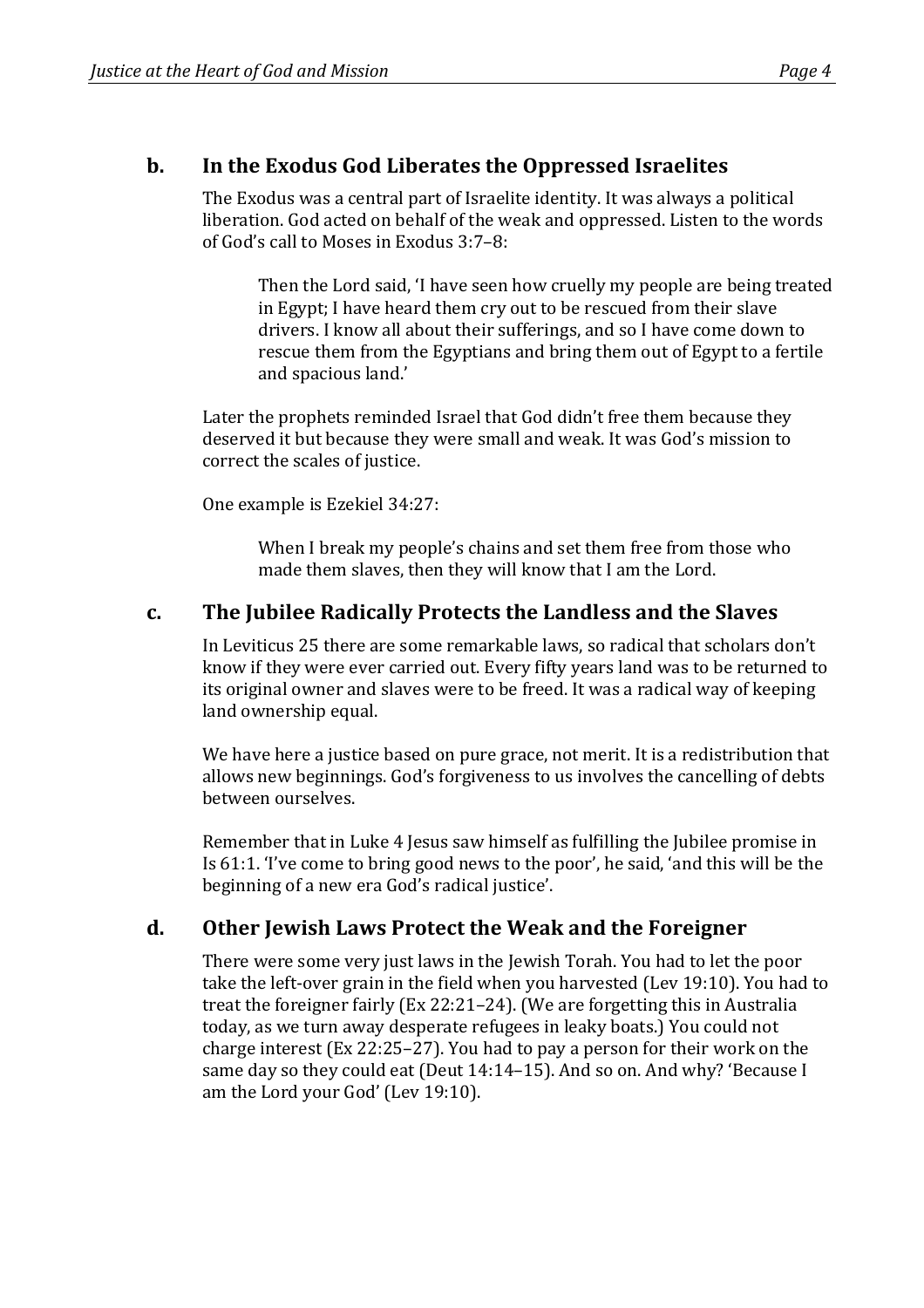# **e.** The Prophets Said That True Worship Is Seeking Justice

The prophets again and again tell us that God does not want lots of singing and worship if we are not seeking justice.

For example, in Isaiah 58:6-8, God says:

The kind of fasting I want is this: Remove the chains of oppression and the yoke of injustice, and let the oppressed go free. Share your food with the hungry and open your homes to the homeless poor. Give clothes to those who have nothing to wear, and do not refuse to help your own relatives. Then my favour will shine on you like the morning sun.

# **f. Jesus Was Poor and Lived With the Poor**

A poor man himself, Jesus was friends with the poor. Although he ate in the houses of rich people, he often criticised them sharply.

# **g. Jesus Proclaimed an Upside-down Kingdom**

Jesus made the kingdom of God the centre of his teaching. It is upside-down. The outsiders will be the insiders. The poor are blessed while the wealthy struggle to know God's presence. Children and prostitutes are more welcome than religious leaders. The first are last. People give away instead of getting more. Leaders are servants. And so on.<sup>5</sup>

### **h. As We Care for Prisoners and the Poor We Care for Christ**

In Matthew 25:31-46 Jesus makes it clear that we are to defend and care for the poor not just because they need it but because God identifies with them. As we serve them we serve Christ himself. Seeking justice is at the heart of serving God. The Christ-figure in the story says this:

I was hungry and you gave me food, I was thirsty and you gave me something to drink, I was a stranger and you welcomed me, I was naked and you gave me clothing, I was sick and you took care of me, I was in prison and you visited me ... Truly I tell you, just as you did it to one of the least of these who are members of my family, you did it to me.' (Mt 25:35, 36, 40)

# **i.** Paul's Emphasis on 'Being Made Right with God' Involves **Justice**

People often say that Paul only talked about being restored to God through faith, being 'given righteousness'. But 'righteousness' and 'justice' are overlapping words, and half the time we translate the Greek word (*dikaiosune*) as 'righteousness' it should be justice. Take, for example, the famous English Bible translation, the King James Version. Not once does it translate the word as 'justice'.<sup>6</sup>

<sup>&</sup>lt;sup>5</sup> Donald B Kraybill, *The upside-down kingdom*, 3rd ed. (Scottdale, PA: Herald, 2003).

<sup>&</sup>lt;sup>6</sup> Sidney Rooy, 'Righteousness and justice', *Evangelical Review of Theology* 6 (1982): 260.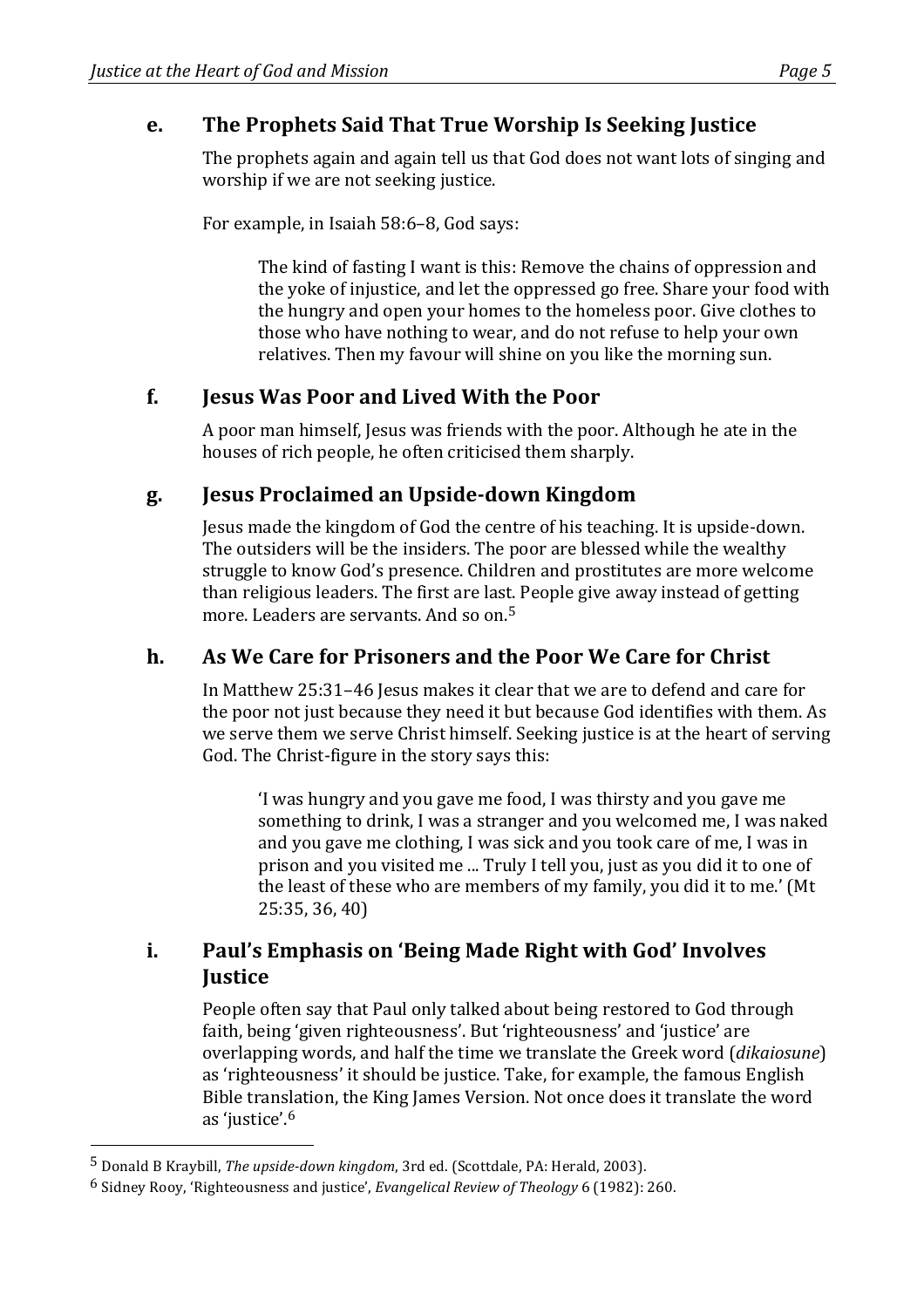Here is just one example of what Paul means by being made righteous or just. What does being saved by faith mean? Galatians 3:28 tells us that we are equal before God.

There is no longer Jew or Greek, there is no longer slave or free, there is no longer male and female; for all of you are one in Christ Jesus. (Gal 3:28). 

This solidarity, this equality before God, is the foundation of human rights  $$ no-one is higher or lower; we all have status before God.

I could go on much longer. It is clear from this list that God is seen in the Bible as the source of justice and mercy. God is just and merciful by very nature. God liberates the poor. We are called to worship God by seeking justice. God's kingdom is one of grace, where the poor are given a place of honour.

Given this biblical emphasis, it's not surprising to hear the statement of the radical group at the evangelical congress at Lausanne in 1974, summing up God's Good News:

It is Good News of liberation, of restoration, of wholeness, and of salvation that is personal, social, global and cosmic. $7$ 

They were not saying that mission is only social action. They said that mission is witnessing to a total liberation of humanity, with both spiritual and material dimensions. They said that social transformation does not just follow the gospel but is part of the gospel. A transformed society is part of the kingdom of God. We can't make it happen by ourselves. But we can co-operate with God's liberating purposes.

As David Bosch puts it, 'evangelism cannot be divorced from the preaching and practising of justice'.<sup>8</sup> As we call people to repent and be converted, part of what we are calling them to is to join God's mission, to work for justice and reconciliation, to commit themselves to the full humanity of all people.

#### *Question:*

 

In the light of our definition of justice and our summary of justice in the Bible, what are *some of the features of a just society? Be specific, e.g., The rich pay a higher percentage of income in tax. Every child gets 12 yrs of free education.* 

# **4. LIBERATION THEOLOGIES**

The recovery of justice in mission is largely due to liberation theology. And liberation theologies are still on the leading edge of missiology. So I'd like to look briefly at what liberation theologies are and what changes they are bringing to missiology. My

<sup>&</sup>lt;sup>7</sup> 'Theology and implications of radical discipleship', in *Let the earth hear his voice: International Congress on World Evangelization, Lausanne, Switzerland, ed.* J D Douglas (Minneapolis: World Wide, 1975), available at http://www.lausanne.org/docs/lau1docs/1294.pdf, 1294.

<sup>&</sup>lt;sup>8</sup>David J Bosch, *Transforming mission: Paradigm shifts in theology of mission* (Maryknoll: Orbis, 1991), 418.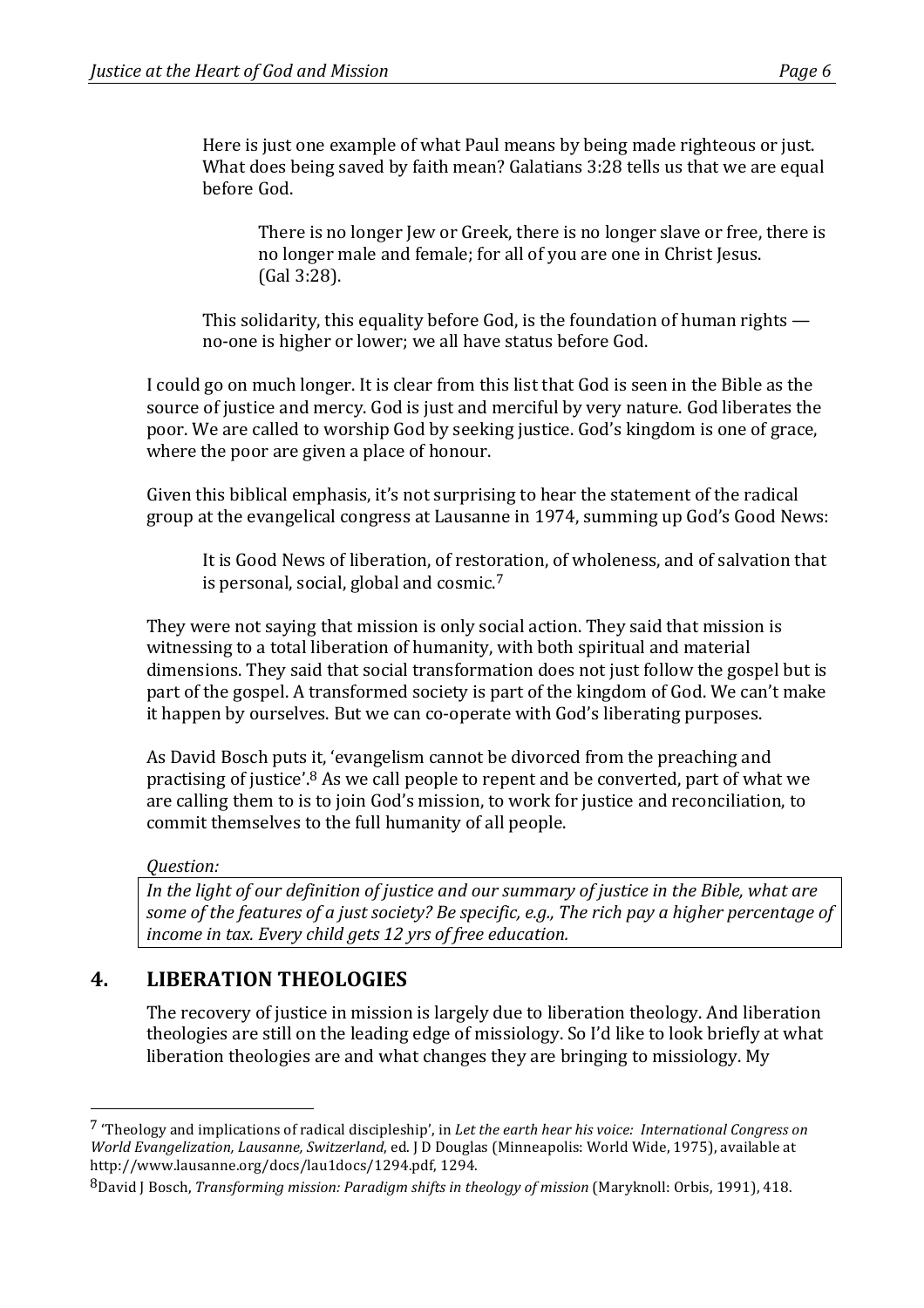understanding of mission has been changed deeply by liberation theology, and it has affected where I live, who are my friends and how I teach theology.

# **a. What Are Liberation Theologies?**

'Liberation theology' is a label for certain action-oriented theologies. They strongly emphasise freedom from any type of human oppression, whether social, economic, political, racial or sexual. $9$ 

Its main forms today are those concerned with the liberation of women, oppressed minorities (such as black or indigenous theology) and the poor in Latin America, Asia and Africa. It includes dalit theology in India and minjung theology in Korea. Latin American liberation theology has been the most famous since its beginnings in the 1960s, but each member of the family of liberation theologies is different.

# **b How Do They Differ from Traditional Theologies?**

Liberation theology is different from the traditional model of theology, which has been carried on mainly by white western males in a European or American context. Let's consider five ways in which liberation theology is different.<sup>10</sup>

### **i. A Different Starting Point: The Poor**

Where do we start our theology? Some start from nature and argue that there is a God. Others start from the Bible and apply it to our situation. Liberation theology starts by hearing the cry of the poor.<sup>11</sup> It comes to God with questions about why people's lives are lived in misery. The question is not whether God exists, but whether God can change things.

### **ii. A Different Orientation: Liberation of the Oppressed**

Liberation theology views salvation as liberation for all humanity. But it focuses on what that might mean for the oppressed. Liberation theologians want a theology that grows out of action for humans who are crying out in desperation and poverty and oppression. This is a new orientation.

### **iii. A Different Set of Tools: The Social Sciences**

Liberation theology, having started by hearing the cry of the poor, then analyses society. It asks: Why are people poor? Why do Third World countries go further into debt? What are the structures of oppression under which the poor live? It uses both theology and the social sciences to answer these questions. The social sciences it uses most are economics and sociology.

<sup>&</sup>lt;sup>9</sup>Deane William Ferm, *Third world liberation theologies: An introductory survey* (Maryknoll: Orbis, 1986), 1; Leonardo Boff and Clodovis Boff, *Introducing liberation theology* (Tunbridge Wells, UK: Burns & Oates, 1987), 28-29.

 $10$ <sup>T</sup>m using headings from Robert McAfee Brown, *Theology in a new key: Responding to liberation themes* (Philadelphia: Westminster, 1978)

<sup>11</sup>To use Frederick Herzog's phrase, cited in Brown, Theology in a new key, 61.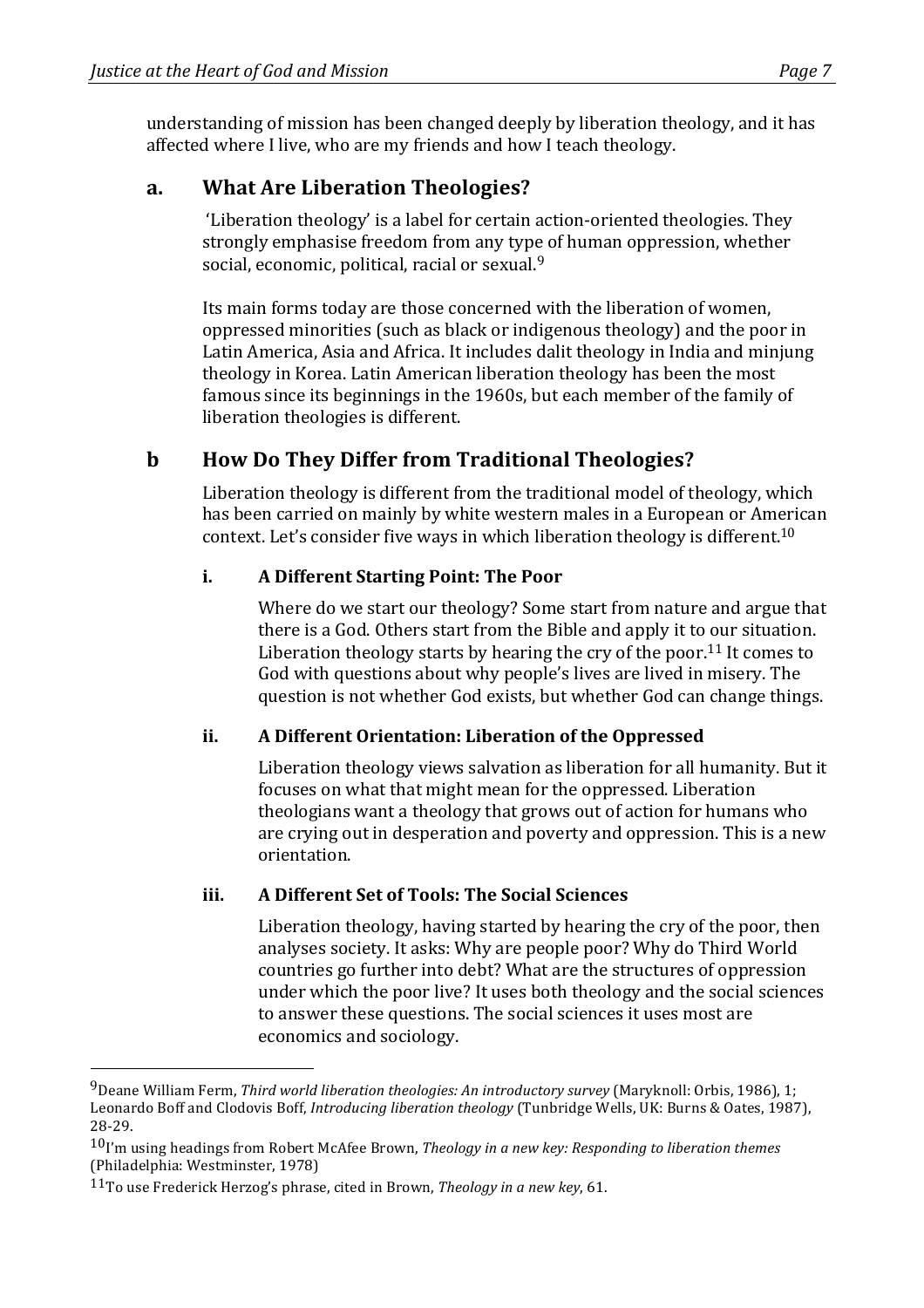### **iv. A Different Method: Reflection on Praxis**

'Praxis' once meant simply 'practice', the opposite of theory. Karl Marx made it mean more. He believed that philosophy mustn't just try to *see* the world correctly, as it is; it must try to *change* it. How? By praxis.

For Marx praxis meant reflective engagement in the world in transforming, humanising action. That is, a combination of thinking and acting for good. It involves a rhythm of action and reflection, a neverending circle of action stimulating critical reflection which in turn leads to new action. $12$ 

Theology, and in our case, missiology, is seen by Gutiérrez as 'critical reflection on praxis'.<sup>13</sup> Theology is the second step, only to be taken after we commit ourselves to solidarity with the poor.

It can be very uncomfortable to put praxis at the centre of theological method. American black liberation theologian James Cone once came to Australia and spoke at a conference I was at. He told us that unless theology was being done by people alongside the poor then it was not theology. He looked at the audience, who were mostly middle-aged, middle-class, white, male, professional theologians, and said, 'There's obviously not much theology being done by this group!'.

#### **v. A Different Hermeneutical Model: Suspicion of All Ideologies**

Hermeneutics is about interpreting scripture and doing theology. It's how we 'read' things. Liberation theologies read things differently, with the eyes of the poor.

Ideology is a body of doctrine. It is usually a negative word. It means the system of beliefs by which dominant groups cover their self-interest with rationalisations. In simple terms ideology is usually a web of halftruths spun by the powerful to make the world look the way they say it is. Theology, as much as any other system, is always tainted by ideology.

According to liberation theologians, theology ought to help us go beyond our ideologies. It ought to expose our bias. It ought to make us aware that we come to scripture already wearing certain sorts of glasses and that these can make us blind to gospel truth. Having uncovered our ideological biases, we then re-interpret the scriptures from the new perspective of the poor.

Juan Segundo has four steps for seeing the world with new eyes, the eyes of the poor.

<sup>12</sup>Many authors define praxis. See especially Brown, *Theology in a new key*, 70-72; or Allan W Loy, 'Praxis: Karl Marx's challenge to Christian theology', *St Mark's Review* No. 113 (Mar 1983): 8-11.

<sup>13</sup>Gustavo Gutiérrez, *A theology of liberation: History, politics and salvation*, Rev. ed. (Maryknoll: Orbis, 1995), 6, 11.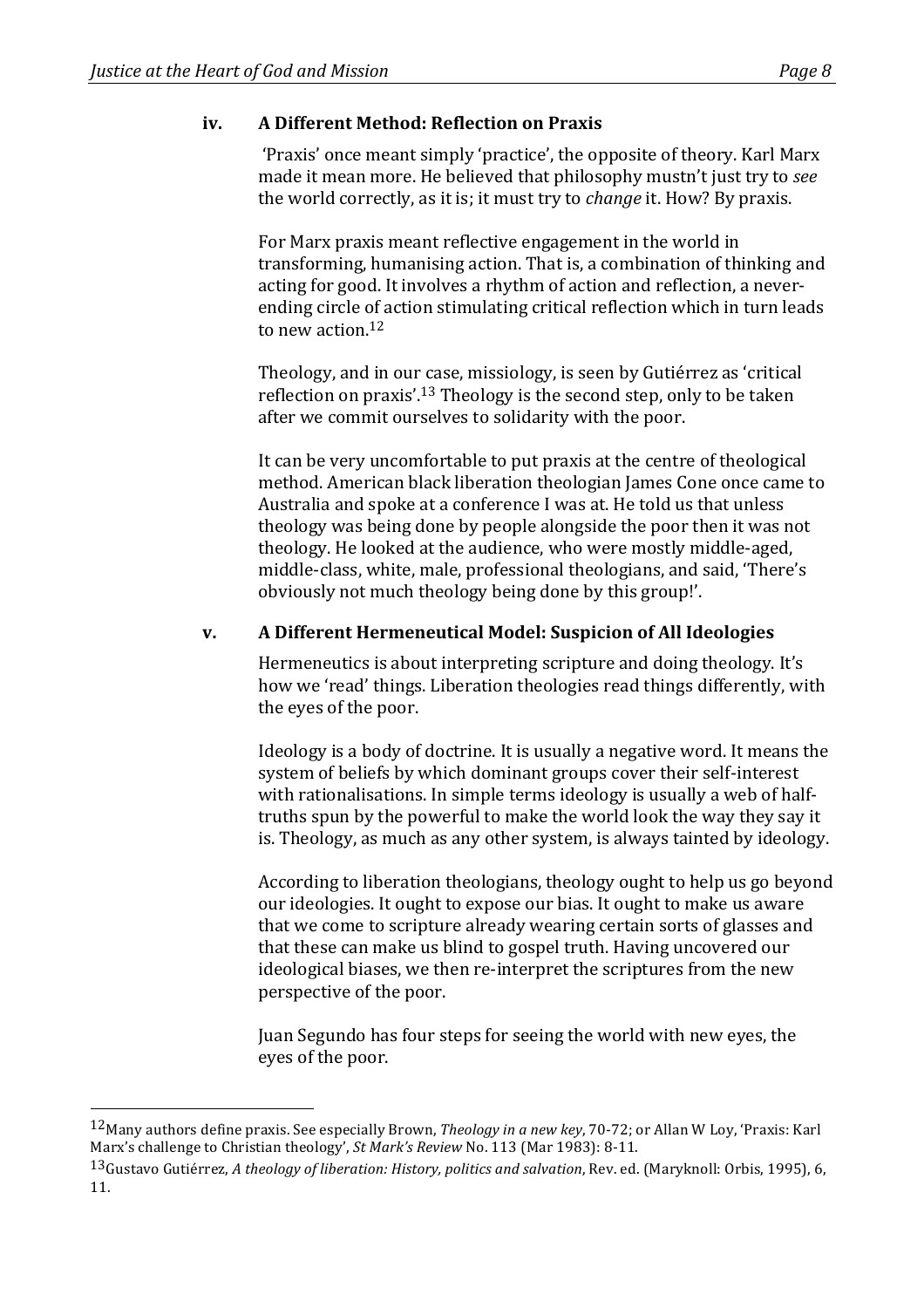# **1. Experience Alongside the Poor**

First we actually get alongside the poor and experience reality 'from the underside'. It creates in us an 'ideological suspicion'. In other words, when we listen to traditional theology, our response from the slums of Latin America is 'I doubt it very much!', or 'You are not talking sense to me'.

### 2. **Questioning, Analysis and Evaluation**

We apply our suspicion to the whole ideology (that is, to the whole theology), questioning, analysing and exposing it.

### **3.** Re-thinking the Bible and Tradition

We bring this suspicion to our interpretation of the Bible. Segundo calls it 'hermeneutical suspicion'. Why do scholars always work so hard to spiritualise the biblical passages on the poor? Why does the King James Version always translate the word for justice as righteousness? Would it have anything to do with the fact that the translation was paid for by a king? Why has the church ignored Mary's Song of Praise in Luke 1, about the overthrow of the rich and the exaltation of the poor? Would it be because the church was enjoying power itself?

# **4. Re-location (Seeing Things from a New Position)**

Finally we end up with our new interpretation of the Bible, using important facts and themes which were previously neglected. What we see depends largely on where we're standing. From our new location, we begin the process again. $14$ 

These four steps can be repeated, and each time we can learn more. Segundo calls it the 'hermeneutical circle of suspicion'.

# **5. MISSION FOR SOCIAL TRANSFORMATION**

# **a. Liberation Theology Challenges Us Deeply**

I find no way to avoid the challenge that liberation theologies put to us. Take indigenous theology as an example. In Australia, white people have stolen the land and are still oppressing the Aborigines, the Australian indigenous people. In many countries, such as your own, indigenous groups fight for independence are their voices are not heard. In fact, they are treated brutally and unjustly. What will Christian mission say to these people? Will we proclaim in hope that God has heard their cry?

I can also no longer practise my faith without fighting the oppression of women in churches, in our homes and in society. It is the gospel which compels me to preach the liberation of women so that they have equal opportunities in all areas of society.

<sup>14&</sup>lt;sub>Gutiérrez, A theology of liberation, 9.</sub>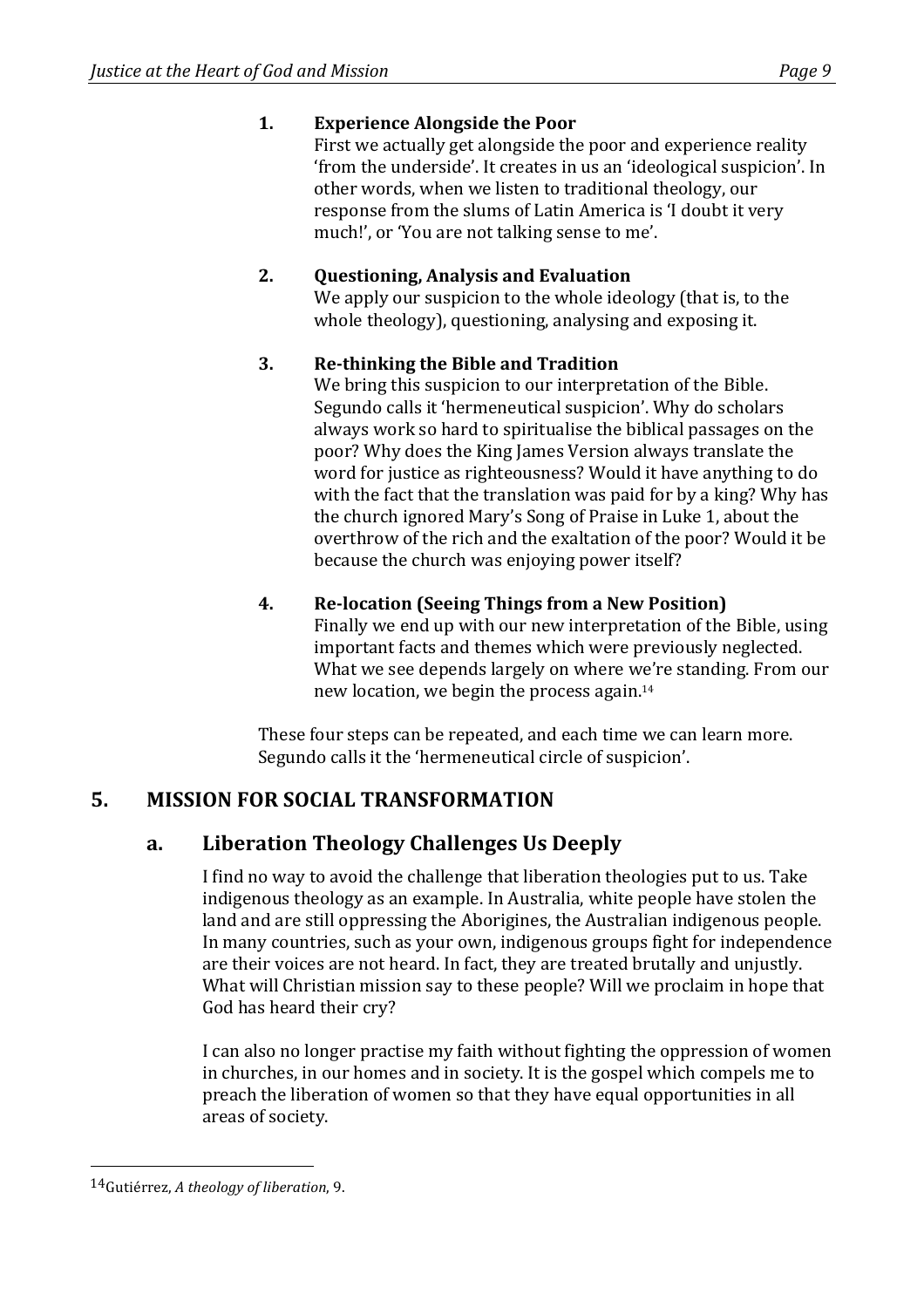In a small way I have moved to live amongst the poor in my own society. My wife and I, twenty-five years ago, chose the poorest suburb in Melbourne and moved there. We have put down our roots there. We sent our children to the local schools, which were not very good, and we campaigned for better schools, alongside other parents. I am still a very privileged person, and I don't claim to be poor, but liberation theology has set me on a downward journey in social terms, towards simplicity and solidarity.

### **b.** Both Welfare and Justice

I'd like to say something on the relationship between various types of social concern. There is a spectrum between individual acts of care for a person ('a cup of cold water given in Christ's name', Matthew 10:42) and, say, revolutionary action to overthrow a government.

Down one end is love for neighbour shown to individuals: a food parcel, a bed for the night, giving money to a beggar. This could be called charity, social service, welfare, alms-giving. The emphasis is on face-to-face service, and on meeting needs as they arise. This is very important work. It's a work of mercy, responding from the heart at the personal level.

Towards the other end is social action, justice seeking, political action and action for structural change. This is what I call 'structural love'. It seeks to change policies, start programs, change laws, protect rights, encourage spending on education, health, housing, disability, employment and so on. This work focuses on groups rather than individuals. It is complicated and takes years. It usually means working with other groups to achieve something. It sometimes requires supporting one political party rather than another.

Mission requires the church to do both. We need to respond to desperate need. Emergency relief has its place. But we also need to work against the policies which create the need.

Some of us are better at one or the other. But between us all, we need to include both welfare and justice in the mission of the people of God.

### **c. Ways of Seeking Justice**

### **i. 'Salt':** Influencing Society Quietly and Constructively

Every time we provide education for those who wouldn't normally get it, we are promoting justice. Every time we work within the structures of society to provide a needed service to a disadvantaged group, we are working for justice. In our jobs, in our Christian ministry, as we open doors to others and treat them fairly, we build justice.

### **ii. 'Light': Speaking Prophetically Against Injustice**

Some situations demand that we protest against what is happening. In my society I am free to attend rallies against the World Trade Organisation, and I have done so. In my country I am free to write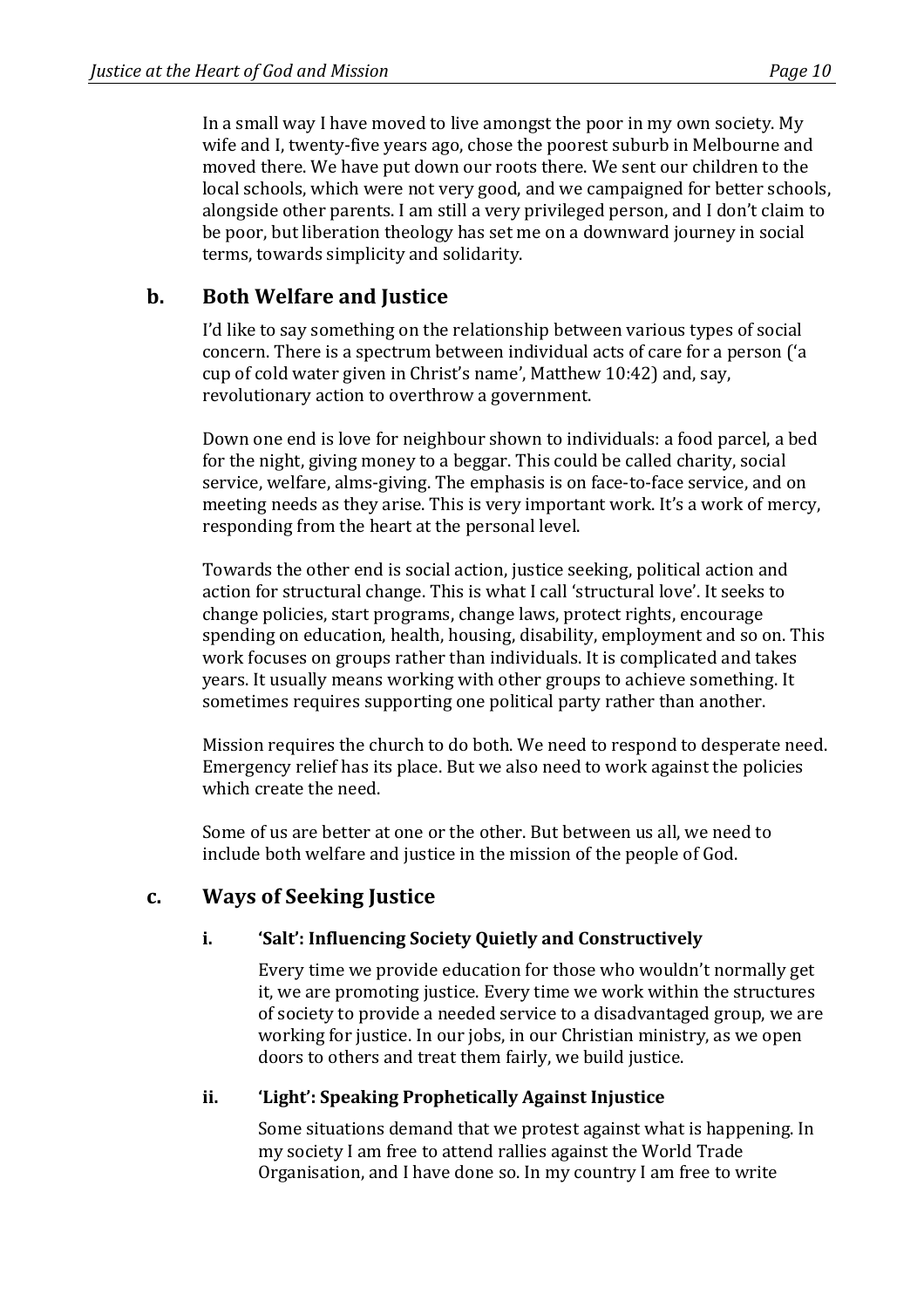letters to newspapers and to politicians. The Baptist Union passes resolutions on social and moral issues. All the churches in Australia have called on the government to treat refugees better. All the churches have called on the government to seek reconciliation with the indigenous people, whose land we took two hundred years ago.

I recognise that it is not always possible to speak openly.

#### **iii.** In an Authoritarian Political Context?

I hesitate to give advice about ways of seeking justice in a society where there is little democracy and there are regular violations of human rights. But here are some suggestions; I don't know if they are useful:

### **1. Keep appealing to the higher values of the ruling regime.**

If they say they want education for all, remind them of that goal. The same with working towards democracy, holding free and fair elections, treating all minorities equally, and all religions, and welcoming international contact.

#### **2.** Never give in on defending human dignity and good **government.**

Human rights are not just a western notion, but are universal. Continue to critique abuse of power and corruption

#### **3.** Support both those who go to jail and those who work within **constraints.**

We must resist being divided along the lines of how radical or careful we are. There are both outspoken leaders and 'behindthe-scenes' leaders, and the struggle for justice needs both.

### 4. **Keep telling the story to the worldwide church.**

International pressure is a significant factor in changing governments that oppress. The world must be told about what is happening.

### **d. Never Wedded to One Party or Program**

Christians need to be committed to practical action, and yet continually critique of all practical action in the name of the Kingdom of God. We have to be both activists and idealists. We may be political party members but we must not worship the political party. In Nicaragua the Christian members of the socialist Sandinista movement were praised for their hard work in getting the Sandinistas into power in about 1980. But then they were internal critics of the Sandinista government, as it became inefficient and occasionally corrupt. They were first Christians and second Sandinistas.